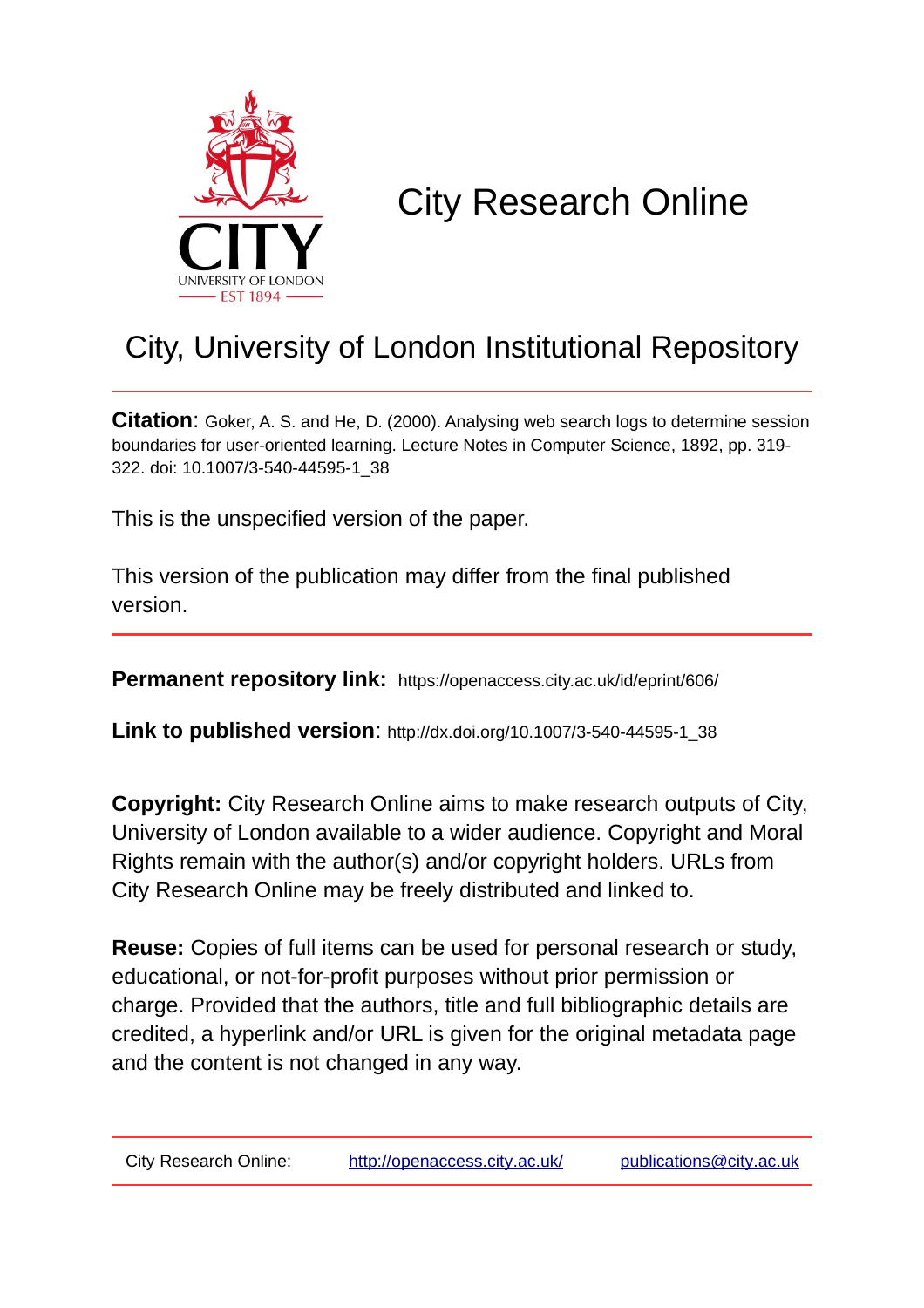### Analysing Web Search Logs to Determine Session Boundaries for User-Oriented Learning

Ayse Göker and Daqing He

School of Computer and Mathematical Sciences, The Robert Gordon University Aberdeen AB25 1HG, Scotland {asga, dqh}@scms.rgu.ac.uk

Abstract. Incremental learning approaches based on user search activities provide a means of building adaptive information retrieval systems. To develop more effective user-oriented learning techniques for the Web, we need to be able to identify a meaningful session unit from which we can learn. Without this, we run a high risk of grouping together activities that are unrelated or perhaps not from the same user. We are interested in detecting boundaries of sequences between related activities (sessions) that would group the activities for a learning purpose. Session boundaries, in Reuters transaction logs, were detected automatically. The generated boundaries were compared with human judgements. The comparison confirmed that a meaningful session threshold for establishing these session boundaries was confined to a 11-15 minute range.

#### 1 Introduction

Given the increased use of the Web, the amount of information available, and greater variety of regular users, it is imperative to have adaptive techniques for Web-based Information Retrieval Systems (IRSs) which meet individual users' needs more effectively. To this end, research has included work in user profiles, automated browsing and suggesting hyperlinks [1, 5].

Recurring patterns in users' search *activities* (queries, judgements and navigation) can be exploited with learning techniques to enable user-adaptability. This paper focuses on the temporal ordering of activities clustered according to close proximity in time. Although, other forms of activity clustering (i.e., topicality, browsing patterns) are possible, initially we use time information, and investigate the extent to which this alone is effective. We group activities and refer to the resulting unit as a session. If we view a user with an interest in a specific topic as acting in a particular role, then it is not unreasonable to assume that the activities in the same session are likely to correspond to one role. We argue that there are contextual connections between activities if we view the retrieval process as an interactive problem solving task with a goal [3]. Hence, our aim is to specify a session so that it contains data pertaining to one role.

In Web Transaction Log (TL) analyses, studies often group all activities for one user or IP number into a unit referred to as a session [4]. The appropriateness of this grouping is debatable [3], particularly where the time span is large.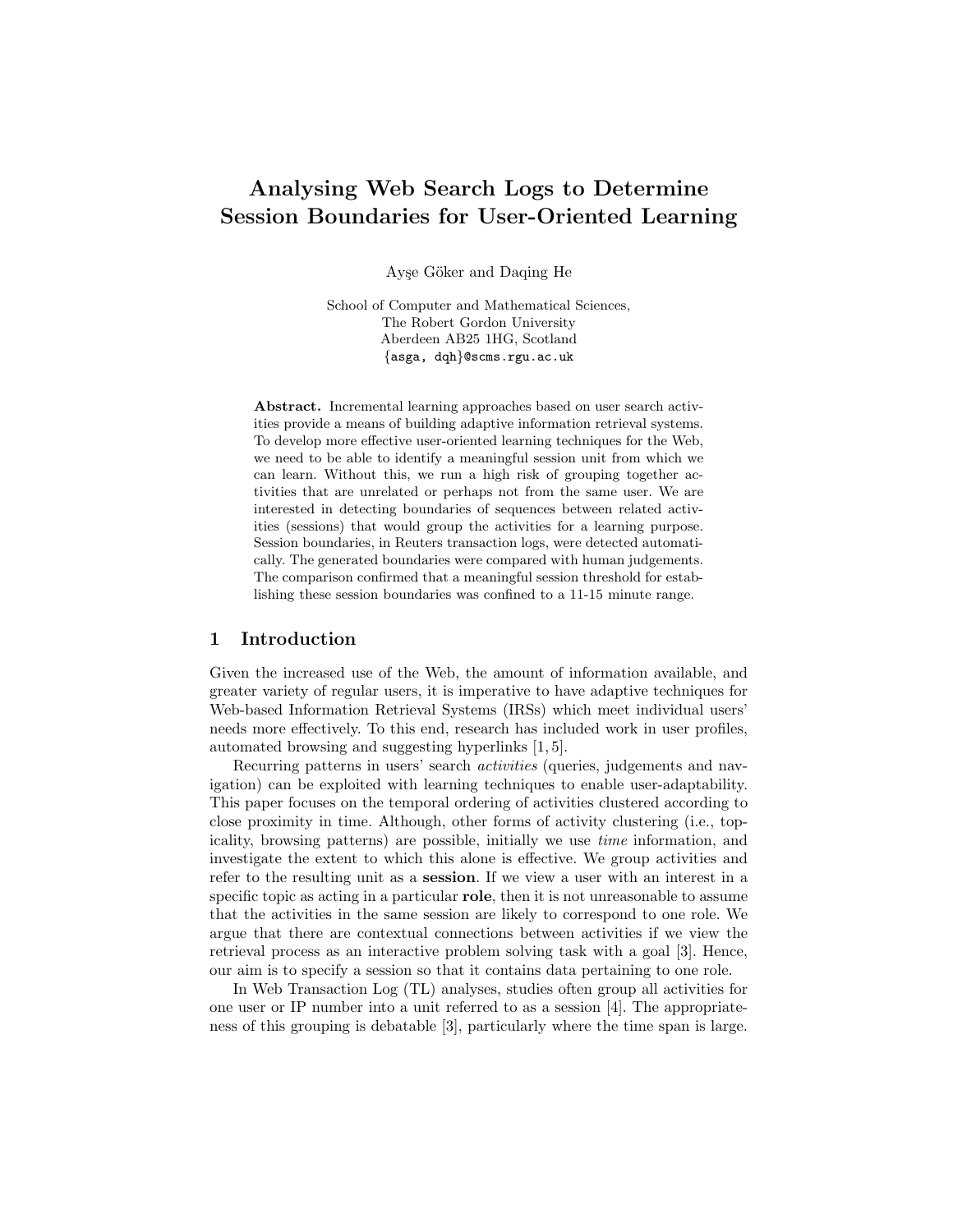Additionally, the final cut-off point for the TLs is usually arbitrary. This presents us with the risk of grouping together activities that are unrelated. Researchers focusing on Web navigation activities have used the time between two adjacent page accesses to help cut sessions [2]. However, their work focuses on users' navigation behaviour, and does not include activities of using Web search engines. This paper describes an automatic method for detecting session boundaries and then presents the results of the comparison with human judgements.

#### 2 The Method and Data

Due to a lack of adequate information about Web users, our empirical method of detecting session boundaries currently uses only time information. Our aim is to examine the effectiveness of using reliable and easily obtainable information, like time, in detecting session boundaries. A time span called session interval could be defined in advance to be used as a threshold. Two adjacent activities are assigned to two different sessions if the time between them exceeds this threshold. The identification of session boundaries then becomes a process of examining the time gap between activities and comparing with the set session interval. Each session has a number of activities in a sequence and within the context of the experiments, we refer to this number as the **iteration** of the session,  $^1$  e.g. if a session has three activities, its iteration number is three.

The experiments were based on a set of transaction records of searches by Reuters Intranet users, referred to as the Reuters logs (Reuters Ltd.). The search engine used is a local version of *AltaVista*. The time range of the logs extends seven days from 30th March 1999. There are 9,534 activities from 1,440 unique IP addresses. Each record contains: Time stamp, IP address, and CGI command. This command includes information about the query terms, the search method (simple/advanced) and the subsequent page numbers for the same search.

#### 3 The Experiments

Our experiments consisted of two stages: automatically detecting session boundaries then comparing them with human judgements.

#### 3.1 The Automatic Detection of Session Boundaries

We first cut the logs with a large session interval and grouped the sessions with the same iteration number together in order to see the distribution of various sessions. Then, gradually we decreased the session interval and obtained the corresponding distributions, which show the percentage of sessions with a particular iteration in relation to the total number of sessions.

Ideally, a session should contain only those activities from one role. An optimal session interval that enables this should not be too large in order to

 $1$  We have chosen this terminology to emphasise the sequence in the activities within the session and their likelihood of being related to the same role.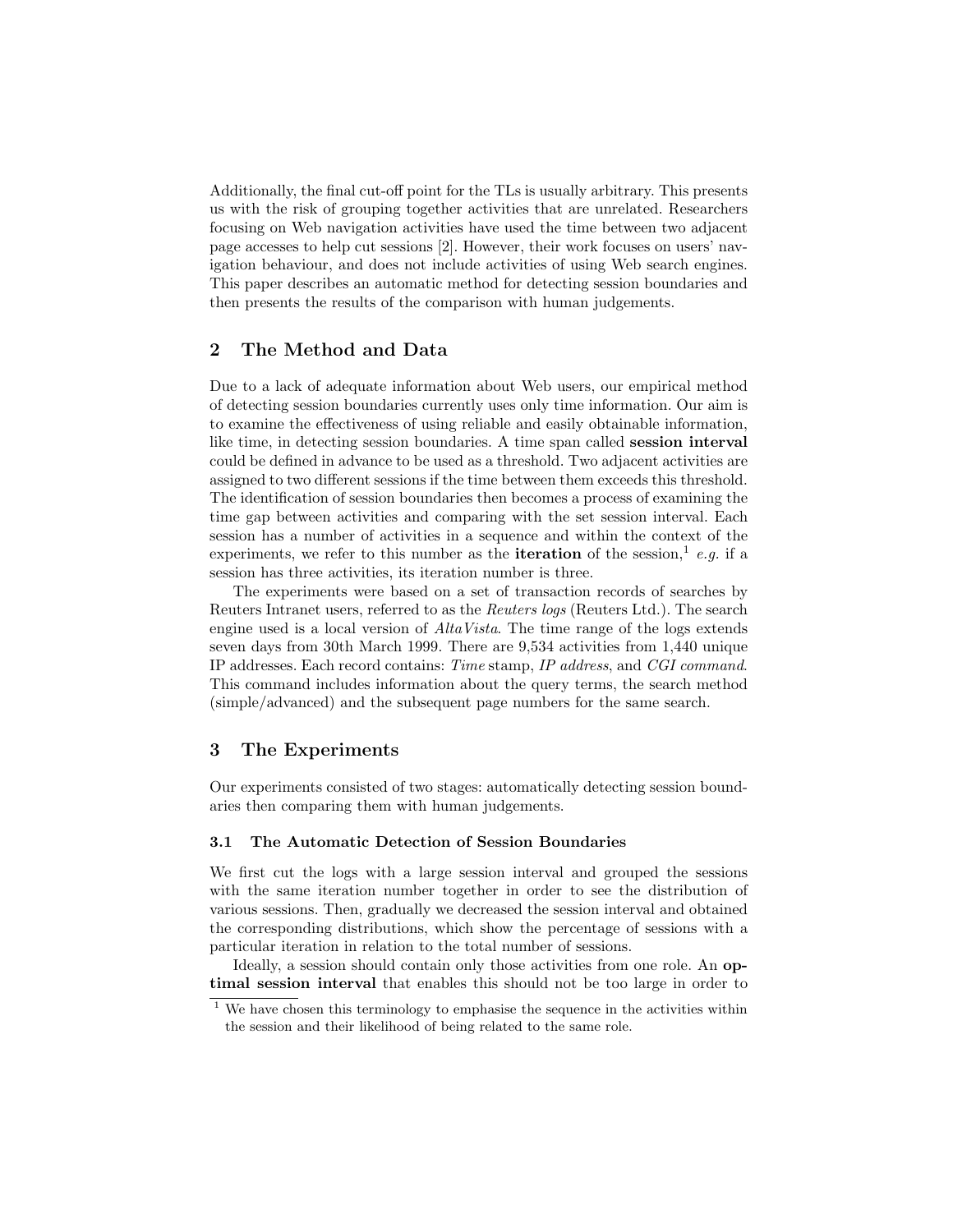avoid the risk of grouping activities from different roles together. Also, it should not be too small as there would be less information available on the role.



Fig. 1. The frequency of sessions given different session intervals

We monitored distributions of sessions with 6 iterations or less as their total covers the majority  $(81\%)$  of sessions [3]. The results (Fig. 1) show that most short sessions are not affected when the session interval is larger than 15 mins. When the session interval is shorter than 10 mins, the percentage of sessions with 1 iteration increases dramatically, whereas the percentages of sessions with 3-6 iterations decrease. So, the optimal session interval with regard to the likelihood of grouping activities from the same role together is within 10-15 mins.

#### 3.2 The Human Identification of Session Boundaries

The automatic detection process may result in the following errors: Type A errors occur when two adjacent activities for related search statements are allocated into different sessions; Type B errors occur when unrelated activities are allocated into the same session. The former is the result of selecting a too tight session interval, whereas the latter is the result of a too loose interval. We view Type B errors as potentially the most damaging to our learning purpose as it could make the role prediction invalid. Hence, we give it a higher weight (nominally twice that of Type A) in this experiment.

Two experts in query formulation worked through the logs and marked the places of a context/role change. Their judgements were compared and anomalies due to oversight or lack of knowledge of domain-specific vocabulary were reduced to a minimum. These judgements were taken as the basis of comparison with the automatic detection method. Resulting types of errors are shown in Fig. 2, which shows that Type A errors decrease sharply until about 15 mins, then continue dropping slowly. Type B errors, on the other hand, increase steadily between 5-15 mins, but do so at a slower rate thereafter. The total percentage of errors (Type A and B) decrease dramatically until about 15 mins. For our learning purpose, we prefer low percentages of total and Type B errors. Hence, the results indicate